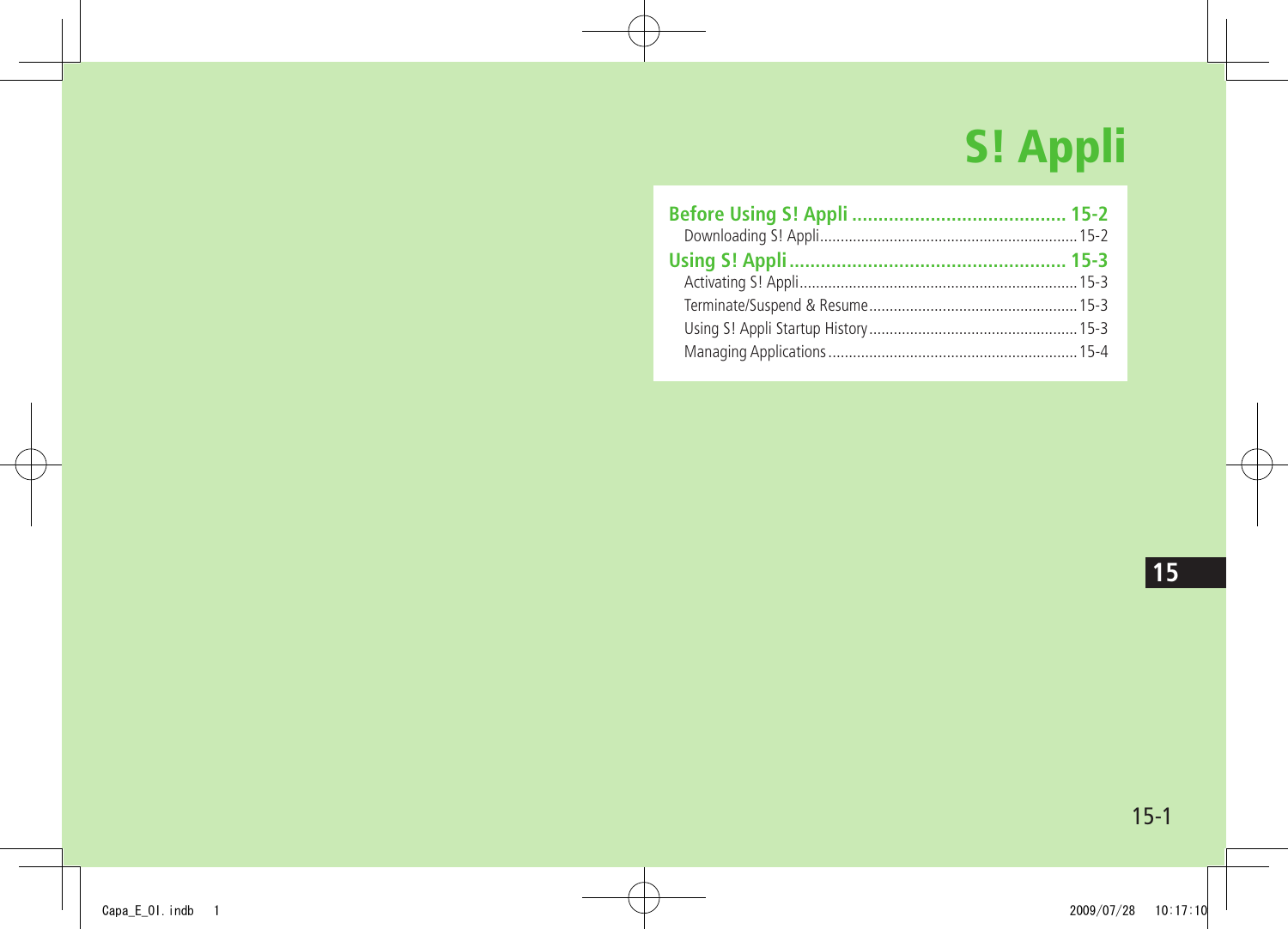# <span id="page-1-0"></span>**Before Using S! Appli**

#### **S! Appli are Java™-based applications designed to run on SoftBank handsets. Download games and other real-time applications for use on 931P.**

- Separate subscription required to use downloaded applications (not required for pre-installed S! Appli).
- For usage on pre-installed applications, see Help menu for each S! Appli.

#### **Note**

● For more information, visit SOFTBANK MOBILE Corp. Website (http://www.softbank.jp).

#### **Network S! Appli**

Network S! Appli requires Network connection.

● Connection fees apply.

#### ■ **License Information**

**>Main Menu** ▶ S! Appli ▶ Information

# **Downloading S! Appli**

#### **Download up to 100 S! Appli files to 931P/microSD Card.**

● End suspended S! Appli if any. However, S! Appli may not be ended during calls.

#### **Main Menu ▶ S! Appli ▶ S! Appli List**

**1 Download S! Appli YES**

931P connects to the Network, and download site appears.

- **2** Select an S! Appli Properties appear.
- **3** Follow onscreen instructions
- **4** Select a save location

Downloaded S! Appli is saved to Data Folder automatically.

- Download may take some time.
- **5 YES** to activate

Downloaded S! Appli starts.

- To exit: **NO**
- **Download Lifestyle-Appli**
- $\geq$  Main Menu ▶ (S! Appli ▶) Osaifu-Keitai ▶ Lifestyle-Appli ▶ **Download ▶ YES ▶** Select a Lifestyle-Appli
- Lifestyle-Appli: <del>C</del>P.16-2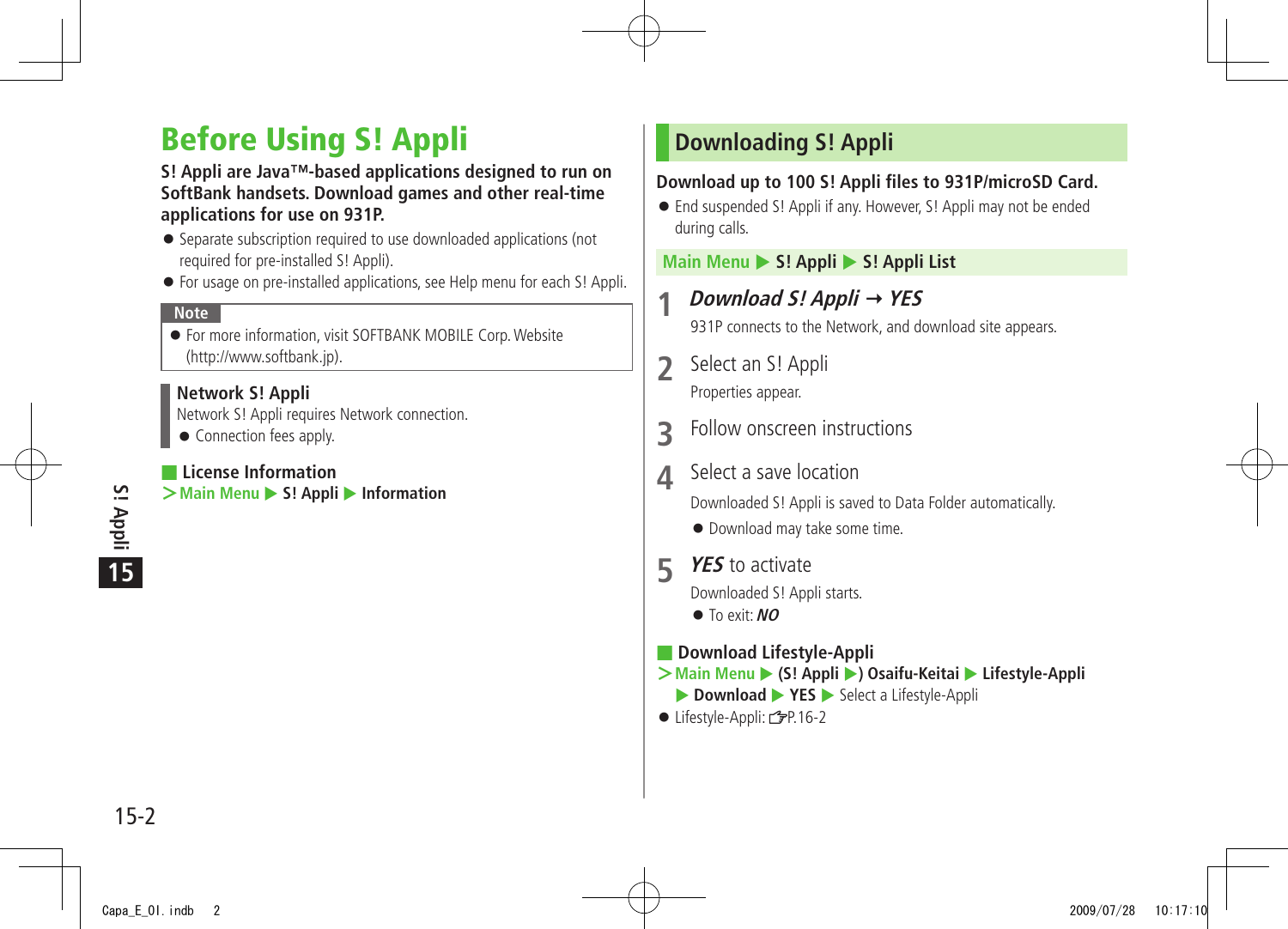# <span id="page-2-0"></span>**Using S! Appli**

# **Activating S! Appli**

#### **Main Menu > S! Appli > S! Appli List**

**1** Select an S! Appli

Application starts and  $\mathbb{R}$  appears.

- See application Help menu for usage information.
- Confirmation appears when selecting Network S! Appli.
- For a microSD Card S! Appli, press **i imicroSD1** before Step 1.

#### **Note**

- Activate an S! Appli; Main Menu ▶ Data Folder ▶ S! Appli ▶ Select an S! Appli
- Applications with <sup>2</sup> in S! Appli List are intended for Landscape View.
- Incoming transmissions pause S! Appli.
- If handset is closed while S! Appli is active, S! Appli pauses.
- AV output compatible applications may be viewed on a TV set  $(\mathbb{Z}P.10-13)$ .

**Tip**

Settings ●Volume ●Backlight On/Off ●Deactivate Vibration ●Sync microSD Card with S! Appli List (rep.18-21)

# **Terminate/Suspend & Resume**

### **Terminating/Pausing S! Appli**

- **1** While running an S! Appli,  $\odot$
- **2 Suspended** or **Stopped** appears for a suspended application.

# **Resuming/Terminating Paused S! Appli**

#### **Main Menu > S! Appli > S! Appli List**

# **1 Replayed** or **Stopped**

Resumed application starts from paused point.

# **Using S! Appli Startup History**

**Main Menu ▶ S! Appli ▶ S! Appli History** 

**Highlight a record**  $\rightarrow$  $\boxed{\mathbf{Y}}$  **[Menu]**  $\rightarrow$ **Start, S! Appli info** or **Delete**